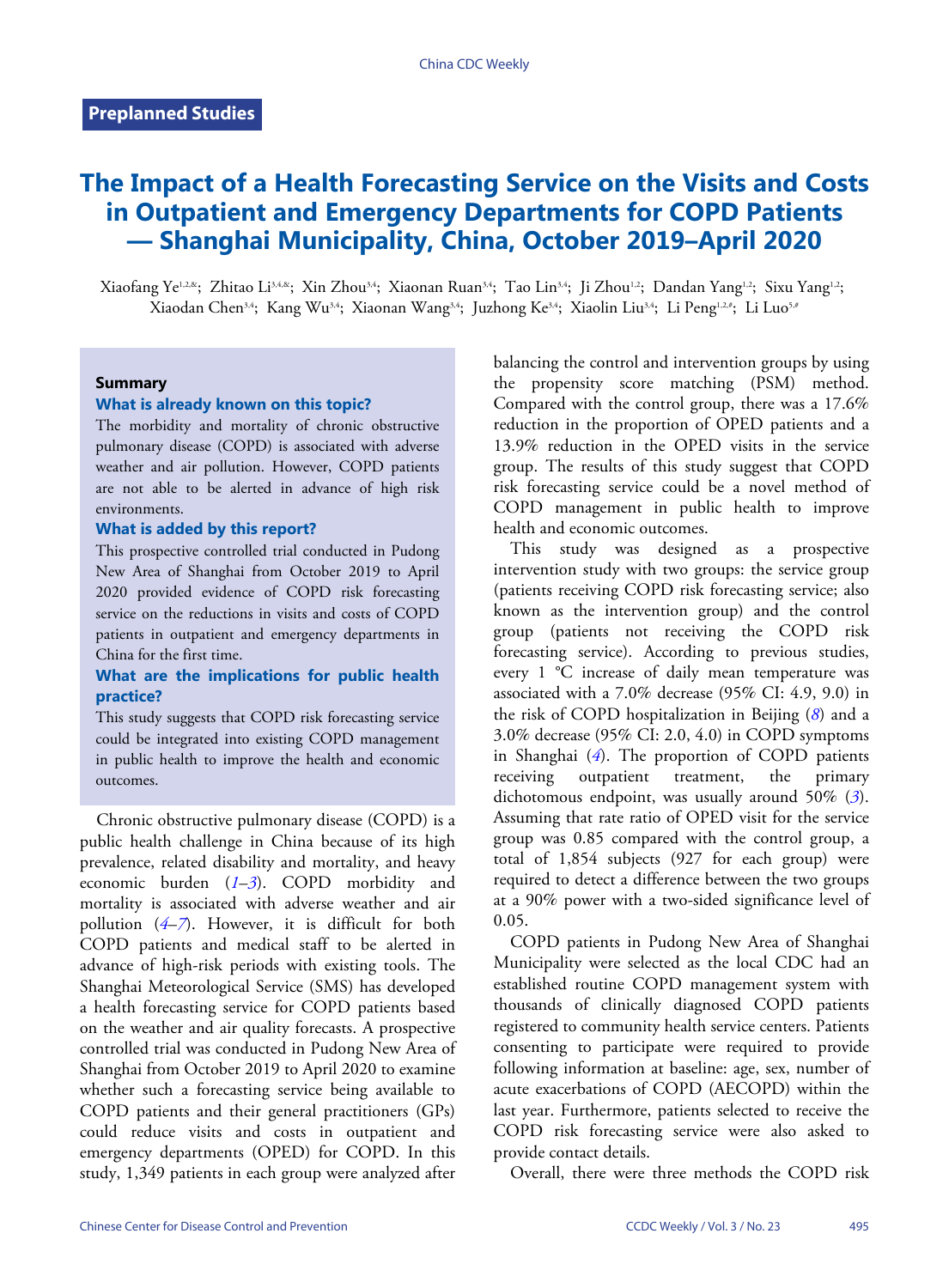forecast service was provided: 1) a specially designed platform for WeChat displaying daily updated forecast information and chat groups including patients, GPs, CDC staff, and SMS staff; 2) mobile phone text messages; and 3) automated phone calls. Except for the WeChat platform, COPD risk forecast was provided regularly 2 to 3 times per week and before adverse weather events. Patients were sent an information pack that described how future weather could affect COPD and detailed advice on self-management of COPD, such as keeping warm, reducing exposure to cold temperature or air pollution, appropriate exercise, and so on. They were also advised to contact their GP if necessarily. At the end of study, adherence of patients in the service group was self-reported in questionnaire according to whether they adjusted their behavior when they were alerted in high-risk period. Their satisfaction with the forecasting service was also evaluated with answers of satisfied, moderate, or dissatisfied.

In both the service and control groups, patients had died from other diseases during the study period (October 2019–April 2020) and those less than 40 years old were also excluded. As the baseline characteristic[s of the](#page-1-0) service and control group were unbalanced ([Table 1\)](#page-1-0), the PSM method was used to balance variables and reducing the bias between the control and service groups. The method has been used with increasi[ng](#page-4-5) frequency in observational studies and clinical trials (*[9](#page-4-5)*), which attempts to adjust post hoc for recognized unbalanced factors at baseline to approximate a randomized data to analyze. Logistic regression was used to calculate the propensity score of each patient. Then the 1∶1 case-control matching was conducted according to the principle of neighboring matching with caliper value of 0.01. The matching

variables were the patients' age, gender, and the AECOPD counts within the last year. The service group was also divided into the WeChat group, the text group, the call group, and the mixed group (the group of patients receiving COPD risk forecast in two or more methods). After matching, monthly COPDrelated OPED visits and costs of each group during the study period were collected from the information center of Pudong New Area Health Commission. All the COPD-related OPED visits were defined according to clinical diagnosis (J40, J42–J44). OPED costs for COPD were also divided into costs for registration, medication, examination, etc.

A generalized estimation equation (GEE) was used to examine the effects of COPD risk forecasting service on OPED visits and costs for COPD. Monthly visits and costs were used as dependent variables. As the number of OPED visits was approximately Poisson distributed, the Poisson distribution was used in the analysis. OPED visits were also treated into dichotomous variable (yes or no). Patients' age, gender, and AECOPD counts within the last year were adjusted as covariates in the GEE model. All statistical analyses were conducted with R version 4.0.2 (R Development Core Team, Auckland, Nz). The geepack package was used to conduct GEE. The significance level was set at 0.05 (two-tailed).

A total of 4,880 COPD patients participated in this study. After some patients were excluded, 2,204 patients were included in the service [group, an](#page-1-0)d 1,631 patients were in the control group ([Table 1](#page-1-0)). Before using PSM, baseline conditions of the two groups were unbalanced. In the service group, the age and proportion of patients having AECOPD in the last year were both smaller than those of the control group. After PSM, 1,349 patients in the service group were

<span id="page-1-0"></span>

| and after propensity score matching in Pudong New Area, Shanghai Municipality from October 2019 to April 2020.          |
|-------------------------------------------------------------------------------------------------------------------------|
| TABLE 1. Characteristics of COPD patients in groups of receiving or not receiving the COPD risk forecast service before |

|                                                 |                                                       | <b>Before PSM</b>                              |                                                                    | <b>After PSM</b> |                                                |         |  |
|-------------------------------------------------|-------------------------------------------------------|------------------------------------------------|--------------------------------------------------------------------|------------------|------------------------------------------------|---------|--|
| <b>Characteristics</b>                          | <b>Patients not</b><br>receiving service<br>(n=1,631) | <b>Patients receiving</b><br>service (n=2,204) | <b>Patients not</b><br>P value<br>receiving service<br>$(n=1,349)$ |                  | <b>Patients receiving</b><br>service (n=1,349) | P value |  |
| Age, years                                      | 71.7±10.3                                             | $67.9 + 9.3$                                   | < 0.001                                                            | $69.3 + 9.1$     | $69.5 \pm 9.0$                                 | 0.522   |  |
| Male, N $(\%)$                                  | 932(57.1)                                             | 1303 (59.1)                                    | 0.232                                                              | 761 (56.4)       | 774 (57.4)                                     | 0.641   |  |
| AECOPD counts within<br>the last year, N $(\%)$ |                                                       |                                                | < 0.001                                                            |                  |                                                | 0.010   |  |
| 0                                               | 1,307 (80.1)                                          | 1,431 (64.9)                                   |                                                                    | 1,060 (78.6)     | 1,002 (74.3)                                   |         |  |
| 1                                               | 172 (10.6)                                            | 451 (20.5)                                     |                                                                    | 143 (10.6)       | 224 (16.6)                                     |         |  |
| $\geq$ 2                                        | 152 (9.3)                                             | 322 (14.6)                                     |                                                                    | 146 (10.8)       | 123(9.1)                                       |         |  |

Abbreviations: PSM=propensity score matching; COPD=chronic obstructive pulmonary disease; AECOPD=acute exacerbation of COPD.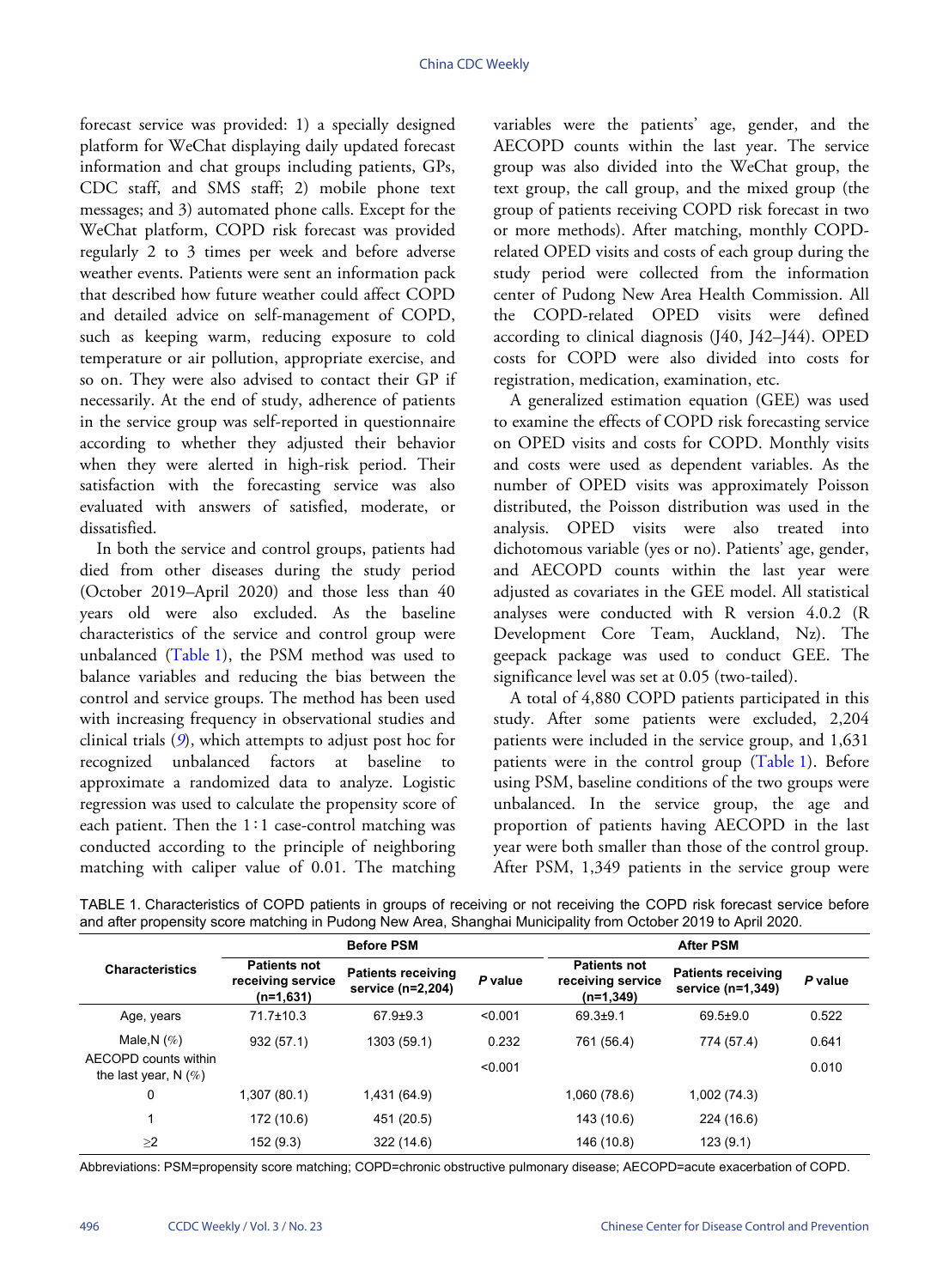successfully matched with 1,349 controls. Patients in the control and service group were balanced in age and gender. Compared with the control group, the proportion of patients having AECOPD in the last year increased by  $4.3\%$  in the service group, whereas the proportion of patients having more than one time of AECOPD decreased by 1.7%, as shown in [Table 1.](#page-1-0) After a 6-month forecasting service, 85.8% of patients in the service group reported good compliance with advice in the forecasting service. There were 88.7%, 79.6%, and 90.0% of patients satisfied with the service provided by WeChat, text, and call, respectively.

There were 545 COPD patients in the service group that visited OPED at least once for COPD for a total of 1,986 person-times during the study period, while 502 patients in the [control g](#page-2-0)roup visited for a total of 2,031 person-times. [Figure 1](#page-2-0) showed the proportion of COPD patients visiting COPD-related OPED in the service and control groups in Pudong New Area, Shanghai, from October 2019 to April 2020. In the service group, 18.1% of patients visited OPED in December 2019, and 12.3% visited OPED in April 2020. Showing a similar time trend in the control group, there were  $19.1\%$  and  $13.3\%$  of patients visiting OPED in December 2019 and April 2020, respectively. The proportion of patients visiting COPD-related OPED in the service group was consistently lower than that in the control group from December 2019. The monthly person-times of OPED visits also peaked in December 2019 and gradually declined in the following months. In the service group, patients visited OPED for 244 times in December 2019 and 166 times in April 2020. In the control

group, the figures were 258 times and 180 times, respectively.

The results of the GEE models in evaluating the effects of COPD risk forecasting service on the proportion of COPD patients visiting OPED and person-times of OPED visits in Pudong New Area of Shanghai from October 2019 to April 2020 were shown in [Table 2.](#page-3-0) When the proportion of patients was analyzed, the relative risk (RR) for patients receiving service relative to those not receiving it was 0.824 (95% CI: 0.686, 0.990), i.e., a 17.6% reduction with a wide  $95\%$  CI of  $1.0\%$  reduction to  $31.4\%$ reduction. When the person-times of OPED visits were used, the corresponding RR was 0.861 (95% CI: 0.744, 0.995), which meant that receiving such service had effect of reducing OPED visits by 13.9%. The RRs for patients receiving service via WeChat, text, or call were mainly less than 1 with wide CIs across 1, suggested less OPED visits although the effects were not significant for patients receiving the service only through a single method. When two or more service methods were used, there was a significant effect of reduction in person-times of OPED visits with a RR of 0.755 (95% CI: 0.597, 0.955).

The total OPED costs of these 2,698 patients were 1.34 million RMB during the study period, in which medicine accounted for 82.9%. The total OPED costs and medicine costs per patient due to COPD were 495.1 RMB [and 410.](#page-3-0)9 RMB, respectively, during the study period. [Table 2](#page-3-0) also showed the effect of COPD risk forecasting service on the OPED costs for COPD using GEE. In general, patients receiving the COPD risk forecast service seemed to have lower total

<span id="page-2-0"></span>

FIGURE 1. The monthly proportion of COPD patients visiting outpatient and emergency departments for COPD in the service group (1,349 patients) and the control group (1,349 patients) in Pudong New Area, Shanghai Municipality from October 2019 to April 2020.

Abbreviation: OPED=outpatient and emergency departments.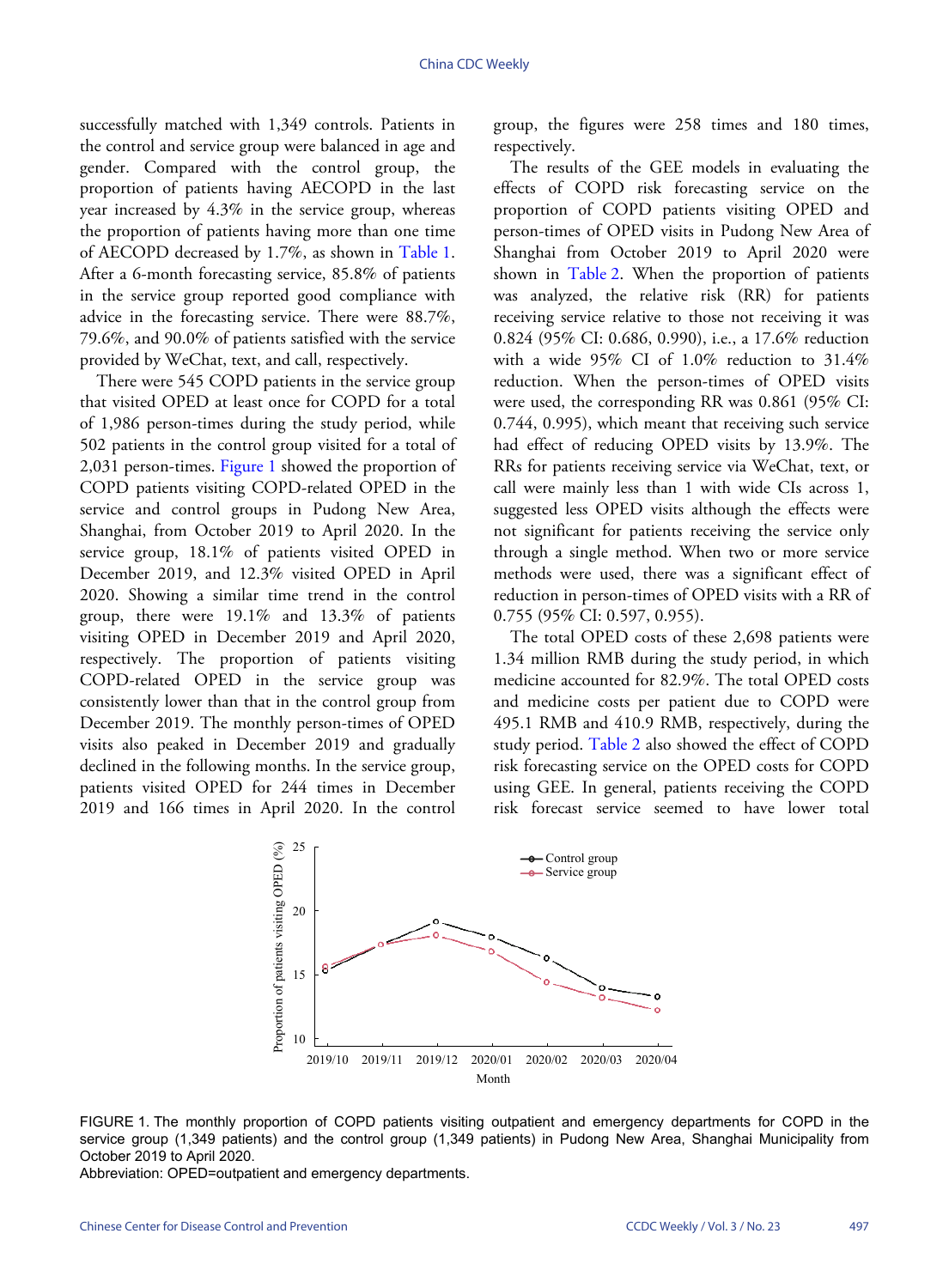| Groups        | N   | <b>Patients visiting OPED</b> |                         | <b>Person-times of OPED visits</b> |                         | <b>OPED costs, RMB</b> |                                 | <b>Medicine costs, RMB</b> |                                 |
|---------------|-----|-------------------------------|-------------------------|------------------------------------|-------------------------|------------------------|---------------------------------|----------------------------|---------------------------------|
|               |     | Persons (%)                   | <b>RR (95% CI)</b>      | <b>Times</b>                       | <b>RR (95% CI)</b>      | Mean                   | $\beta$ (95% CI)                | Mean                       | $\beta$ (95% CI)                |
| Control 1,349 |     | 502<br>(37.2)                 | Ref                     | 2.031                              | Ref                     | 511.7                  | Ref                             | 422.6                      | Ref                             |
| Service 1,349 |     | 545<br>(40.4)                 | 0.824<br>(0.686, 0.990) | 1,986                              | 0.861<br>(0.744, 0.995) | 478.4                  | $-11.194$<br>(-24.579, 2.191)   | 399.1                      | $-9.522$<br>(-21.285, 2.241)    |
| WeChat        | 204 | 73<br>(35.8)                  | 0.945<br>(0.659, 1.354) | 273                                | 1.012<br>(0.768, 1.335) | 455.8                  | $-0.797$<br>(-28.194, 26.600)   | 394.1                      | 1.727<br>(-22.287, 25.741)      |
| Text          | 619 | 258<br>(41.7)                 | 0.855<br>(0.683, 1.071) | 919                                | 0.913<br>(0.764, 1.093) | 505.6                  | $-5.389$<br>(-23.368, 12.590)   | 420.9                      | $-5.120$<br>(-20.985, 10.744)   |
| Call          | 169 | 75<br>(44.4)                  | 0.747<br>(0.502, 1.112) | 294                                | 0.759<br>(0.532, 1.084) | 464.3                  | $-25.900$<br>(-50.865, -0.935)` | 370.0                      | $-24.895$<br>(−44.945, −4.845)` |
| Mixed         | 357 | 139<br>(38.9)                 | 0.756<br>(0.558, 1.025) | 500                                | 0.755<br>(0.597, 0.955) | 450.9                  | $-20.258$<br>(-39.644. -0.872)  | 378.1                      | $-16.172$<br>(-33.425, 1.081)   |

<span id="page-3-0"></span>TABLE 2. Effects of the COPD risk forecasting service on the visits and costs of outpatient and emergency departments for COPD in Pudong New Area, Shanghai Municipality from October 2019 to April 2020.

Abbreviations: OPED=outpatient and emergency departments; Ref=reference group;RR= Relative risk. \* *P*<0.05.

spending on OPED services and medication than those not receiving the service, although these results were not significant. The cost-reducing effects varied by way of providing the forecasting service, with significantly stronger effects in the call group and mixed group. For example, patients receiving the service via calls and in two or more methods had a decline of 25.90 RMB (95% CI: 0.87, 50.94) and 20.26 RMB (95% CI: 0.87, 39.64), respectively, per patient in OPED costs relative to those not receiving service.

## **DISCUSSION**

This study evaluated the impact of environmentbased health forecasting service, a new method of COPD management for the first time in China. Patients receiving the forecasting service had less visits and costs in outpatient and emergency departments due to COPD than those not receiving it between October 2019 and April 2020. It seemed that better effects could be reached by providing services via automated calls or in multiple methods than via WeChat or text messages.

In this study, compared with the control group, there was a 17.6% reduction in the proportion of OPED patients and a 13.9% reduction in the OPED visits in the service group. [The](#page-4-6) [effe](#page-4-7)cts were similar with those reported in UK (*[10](#page-4-6)*–*[11](#page-4-7)*), where a COPD forecasting service appeared to reduce the frequency of COPD exacerbation by 18.8% and the severity of exacerbation, but the effects did not reach statistical significance perhaps due to their smaller number of participants (only 79 patients) and lower exacerbation rates. Our study had 2,698 COPD patients

participating in and using OPED visits instead of AECOPD hospitalization to enlarge outcome rates.

We used several methods to provide COPD risk forecasting service to patients. However, patients receiving the service via phone calls appeared to have less OPED visits and costs than those receiving the service via WeChat and text. It may be due to different accessibility of these methods. In this study, more than 80% of patients in the call group answered frequently whereas only around 60% of patients registered in the specific WeChat platform. As the most popular social network in China, WeChat [has](#page-4-8) been widely used in chronic disease management (*[12](#page-4-8)*). However, WeChat may be not easy for older patients to use because their education levels, income levels, and physical conditions tend to make app use more challenging. Mobile phone text message is a traditional method to send weather forecast and disease-related information to patients. The use of text messages can be also affected by its higher barrier to engagement (due to being purely text) and the patients' education level, although there was great uncertainty of the proportion of COPD patients in the text group successfully receiving the forecasting service.

The monthly COPD-related OPED patients and visits were both found to peak in December 2019 and declined in the following months. This is possibly caused by there being more COPD morbidity in the cold season than in the warm season. Also, the coronavirus disease 2019 (COVID-19) pandemic occurred in the last 3 months of this study, which might have reduced the OPED visits for COP[D t](#page-4-9)o some extent. In a cross-sectional survey in Beijing (*[13](#page-4-9)*), compared with that before the COVID-19 epidemic,